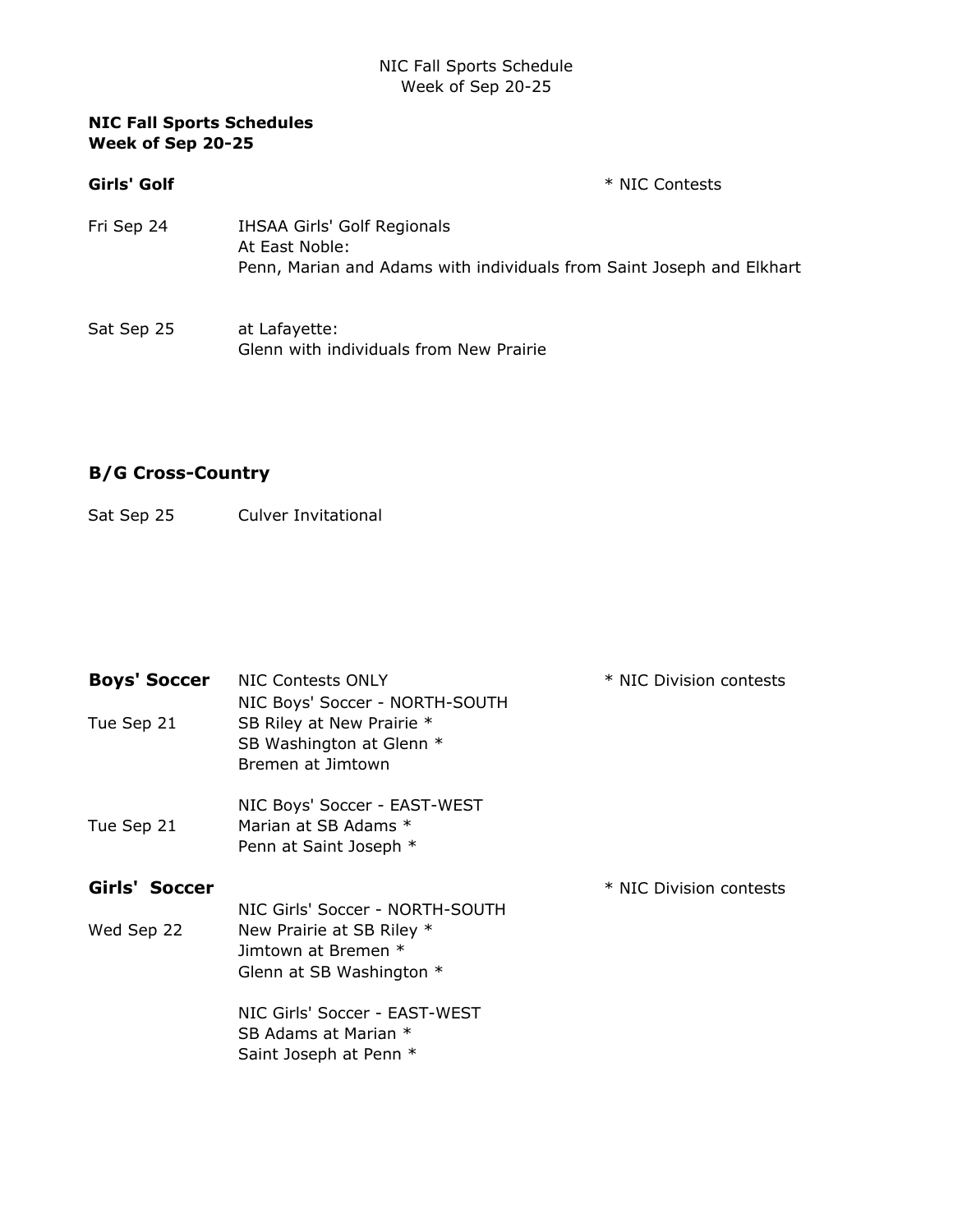## **Boys' Tennis**

Mon Sep 20 IHSAA Boys' Tennis Sectionals begin Week of Sep 29 - Oct 2

**Volleyball**  $*$  NIC Matches

- Tue Sep 21 SB Riley at Glenn \* Penn at Marian \* SB Washington at SB Clay  $*$ Bremen at New Prairie \* Saint Joseph at Jimtown \* Elkhart at SB Adams \*
- Thur Sep 23 Jimtown at New Prairie \* Glenn at SB Washington \* Bremen at Penn \* Saint Joseph at SB Riley \* Elkhart at Marian \* SB Adams at SB Clay \*

**Football** \* NIC Divisional games

| Fri Sep 24 | Jimtown at SB Clay * CF        | $N-S$ |
|------------|--------------------------------|-------|
|            | Glenn at Bremen *              | $N-S$ |
|            | SB Washington at SB Riley * JF | $N-S$ |
|            | New Prairie at SB Adams * SF   | E-W   |
|            | Saint Joseph at Elkhart *      | E-W   |
|            | Penn at Marian *               | E-W   |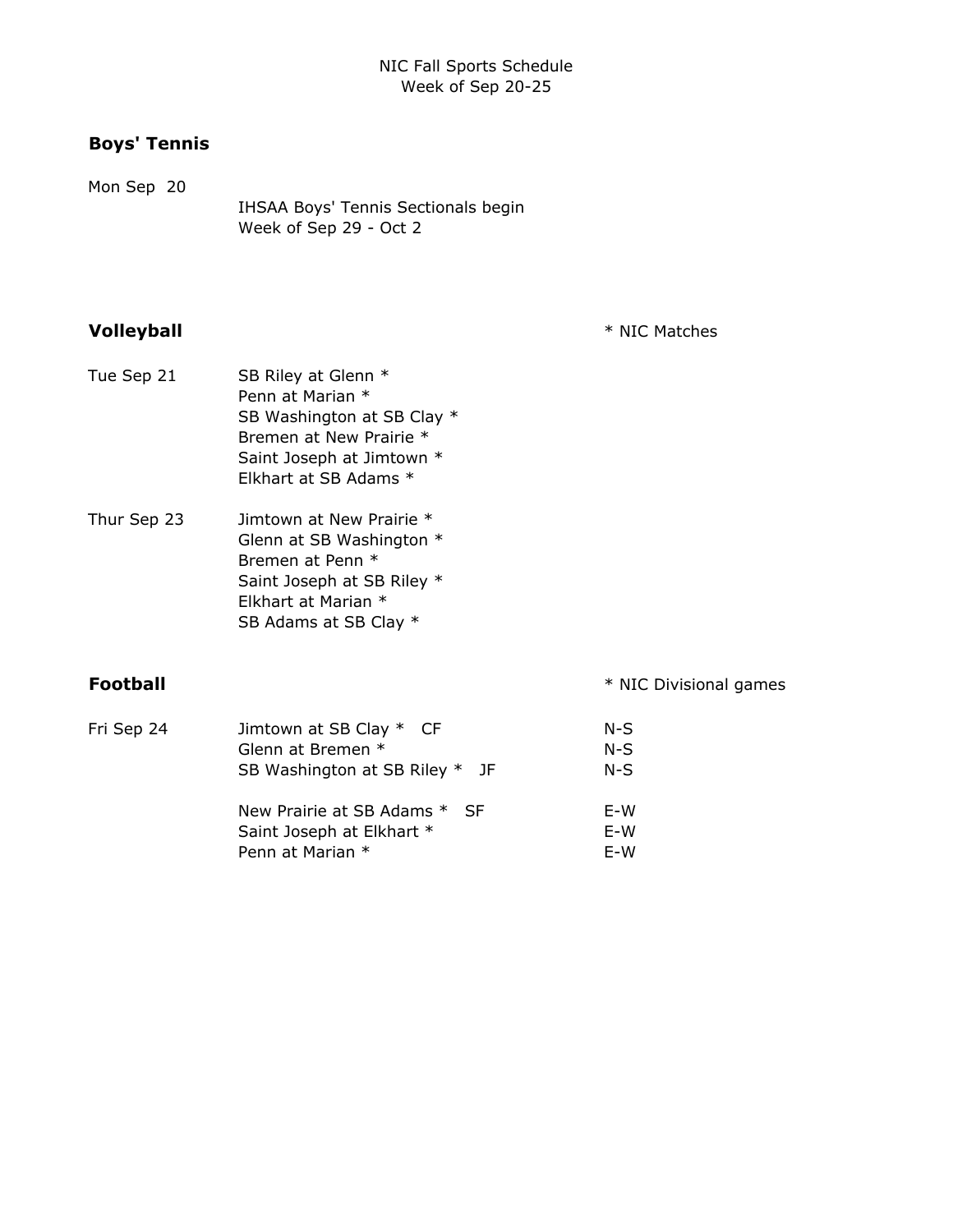NIC Fall Sports Schedule Week of Sep 20-25

 $\Delta \sim 10$